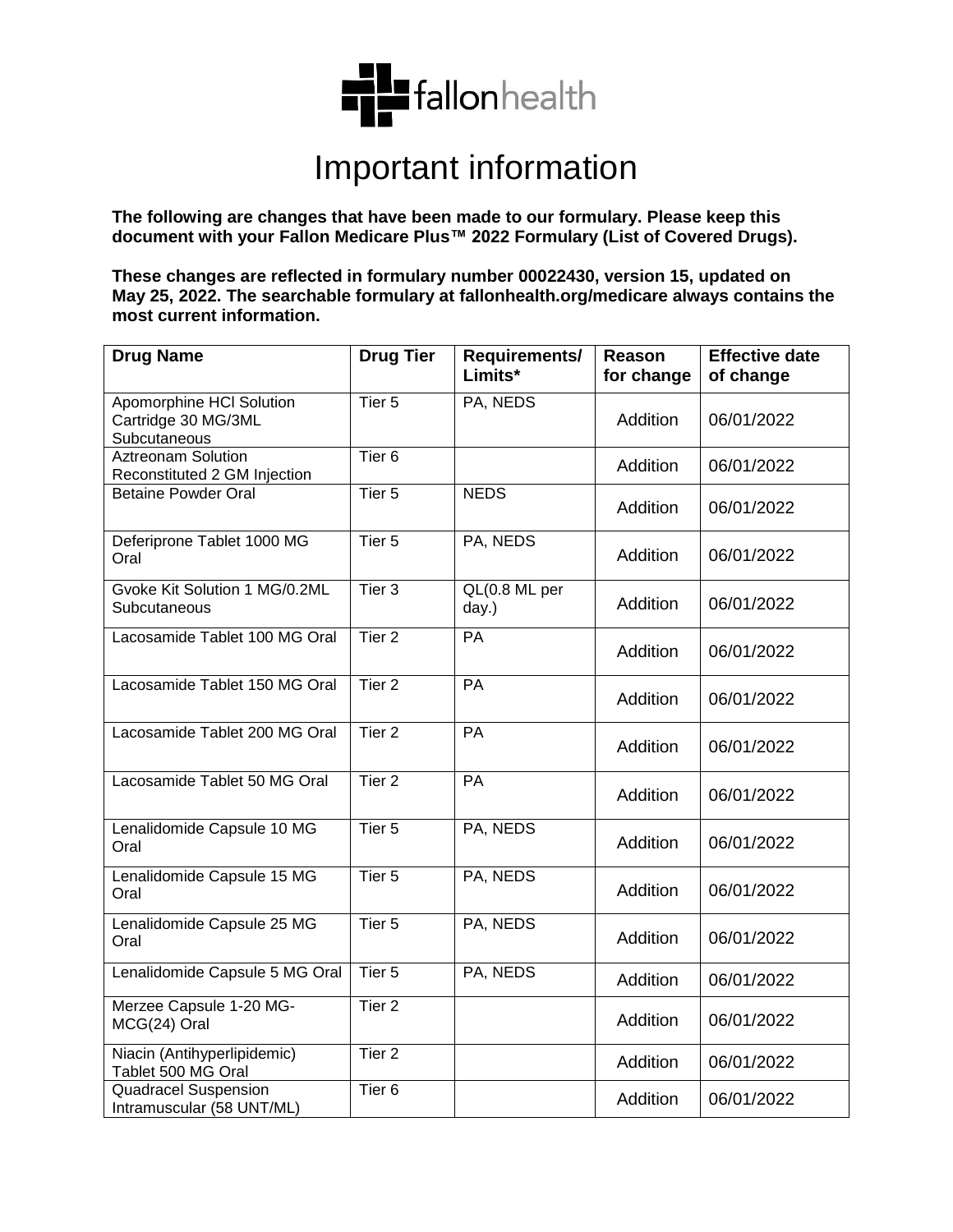| Siklos Tablet 1000 MG Oral                                                         | Tier <sub>5</sub> |                                                    | Addition | 06/01/2022 |
|------------------------------------------------------------------------------------|-------------------|----------------------------------------------------|----------|------------|
| Solosec PACKET 2 GM Oral                                                           | Tier 4            |                                                    | Addition | 06/01/2022 |
| Tavneos Capsule 10 MG Oral                                                         | Tier <sub>5</sub> | PA, NEDS;<br>QL(180 EA per<br>30 days.)            | Addition | 06/01/2022 |
| Varenicline Tartrate 0.5 MG X 11<br>& 1 MG X 42 Oral                               | Tier <sub>2</sub> | QL(53 EA per 28<br>days.)                          | Addition | 06/01/2022 |
| Zeposia 7-Day Starter Pack<br>Capsule Therapy Pack 4 x<br>0.23MG & 3 x 0.46MG Oral | Tier <sub>5</sub> | PA, NEDS; QL<br>over time(14 EA<br>per 365 days.)  | Addition | 06/01/2022 |
| Zeposia Capsule 0.92 MG Oral                                                       | Tier <sub>5</sub> | PA, NEDS; QL<br>(30 EA per 30<br>days.)            | Addition | 06/01/2022 |
| Zeposia Starter Kit Capsule<br>Therapy Pack 0.23MG & 0.46MG<br>& 0.92MG Oral       | Tier <sub>5</sub> | PA, NEDS; QL<br>over time (74 EA<br>per 365 days.) | Addition | 06/01/2022 |
| Zimhi Solution Prefilled Syringe 5<br>MG/0.5ML Injection                           | Tier <sub>4</sub> |                                                    | Addition | 06/01/2022 |
| Apokyn Solution Cartridge 30<br><b>MG/3ML Subcutaneous</b>                         |                   |                                                    | Removed  | 06/01/2022 |
| Cystadane Powder Oral                                                              |                   |                                                    | Removed  | 06/01/2022 |
| Revlimid Capsule 10 MG Oral                                                        |                   |                                                    | Removed  | 06/01/2022 |
| Revlimid Capsule 15 MG Oral                                                        |                   |                                                    | Removed  | 06/01/2022 |
| Revlimid Capsule 25 MG Oral                                                        |                   |                                                    | Removed  | 06/01/2022 |
| Revlimid Capsule 5 MG Oral                                                         |                   |                                                    | Removed  | 06/01/2022 |
| Vimpat Tablet 100 MG Oral                                                          |                   |                                                    | Removed  | 06/01/2022 |
| Vimpat Tablet 50 MG Oral                                                           |                   |                                                    | Removed  | 06/01/2022 |

- \* Some drugs have coverage rules or have limits on the amount you can get. In some cases you must do something before you can get the drug. For example:
	- **EXTERG** Access (LA): This prescription may be available only at certain pharmacies.
	- Non Extended Day Supply (NEDS): This drug is limited to a 30-day supply per prescription fill.
	- Quantity limits (QL): Sometimes Fallon Health limits the amount of a drug you can get. For example, the plan might limit how many refills you can get; or how much of a drug you can get each time you fill your prescription.
	- **Step therapy (ST): Sometimes Fallon Health requires you to do step therapy. This** means the plan wants you to try lower-cost drugs (that often are just as effective) before the plan covers drugs that cost more.
	- Part B versus Part D (B/D): This prescription drug has a Part B versus Part D administrative prior authorization requirement. This drug may be covered under Medicare Part B or Part D depending upon the circumstances. Information may need to be submitted describing the use and setting of the drug to make the determination.